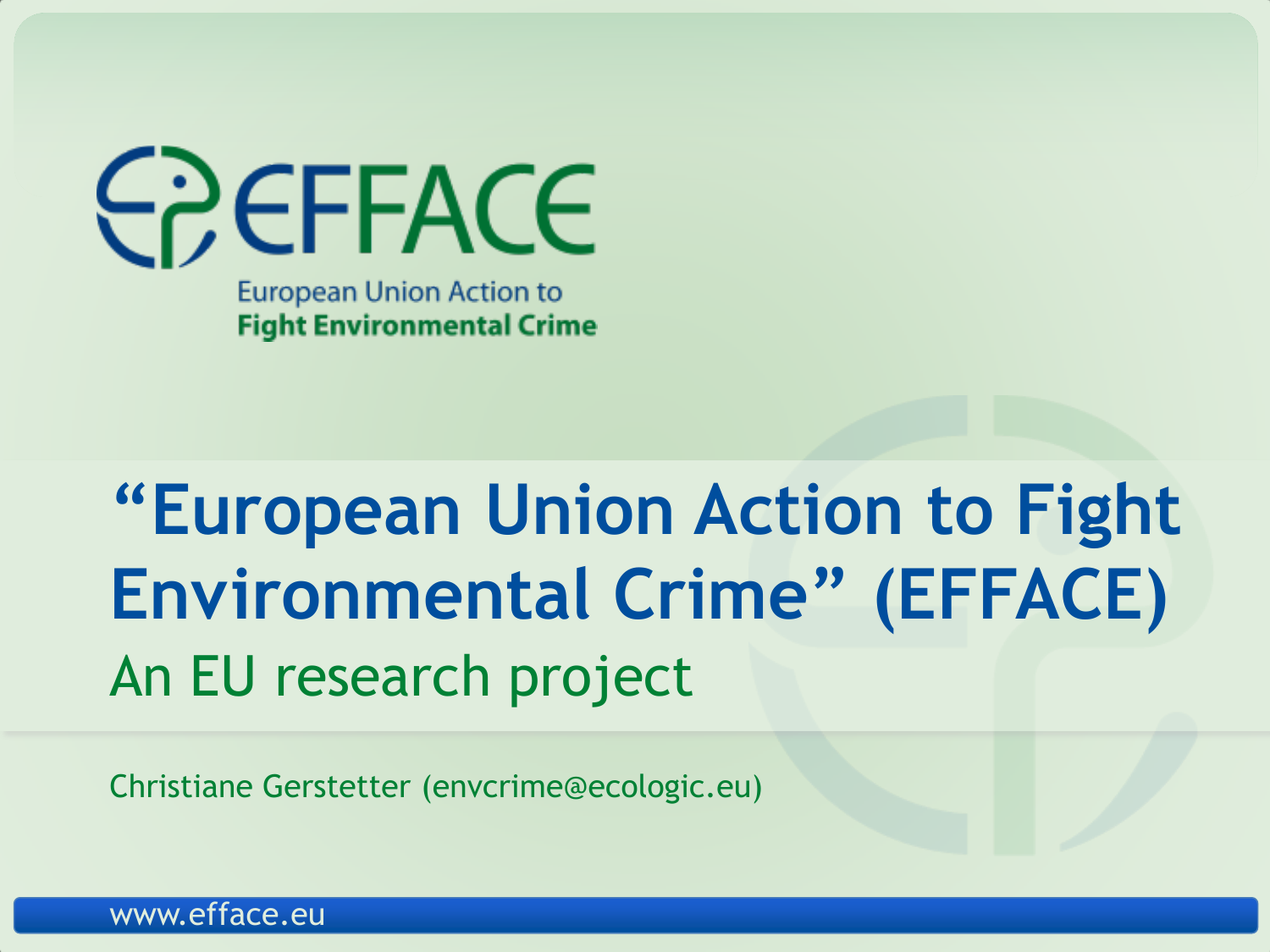# FP7 projects in general

- …. large and general rather than very specific, aimed at integrating insights from a variety of perspectives
- …. interdisciplinary
- …. with strong focus on policy impact at EU (and member state) level, dissemination and stakeholder involvement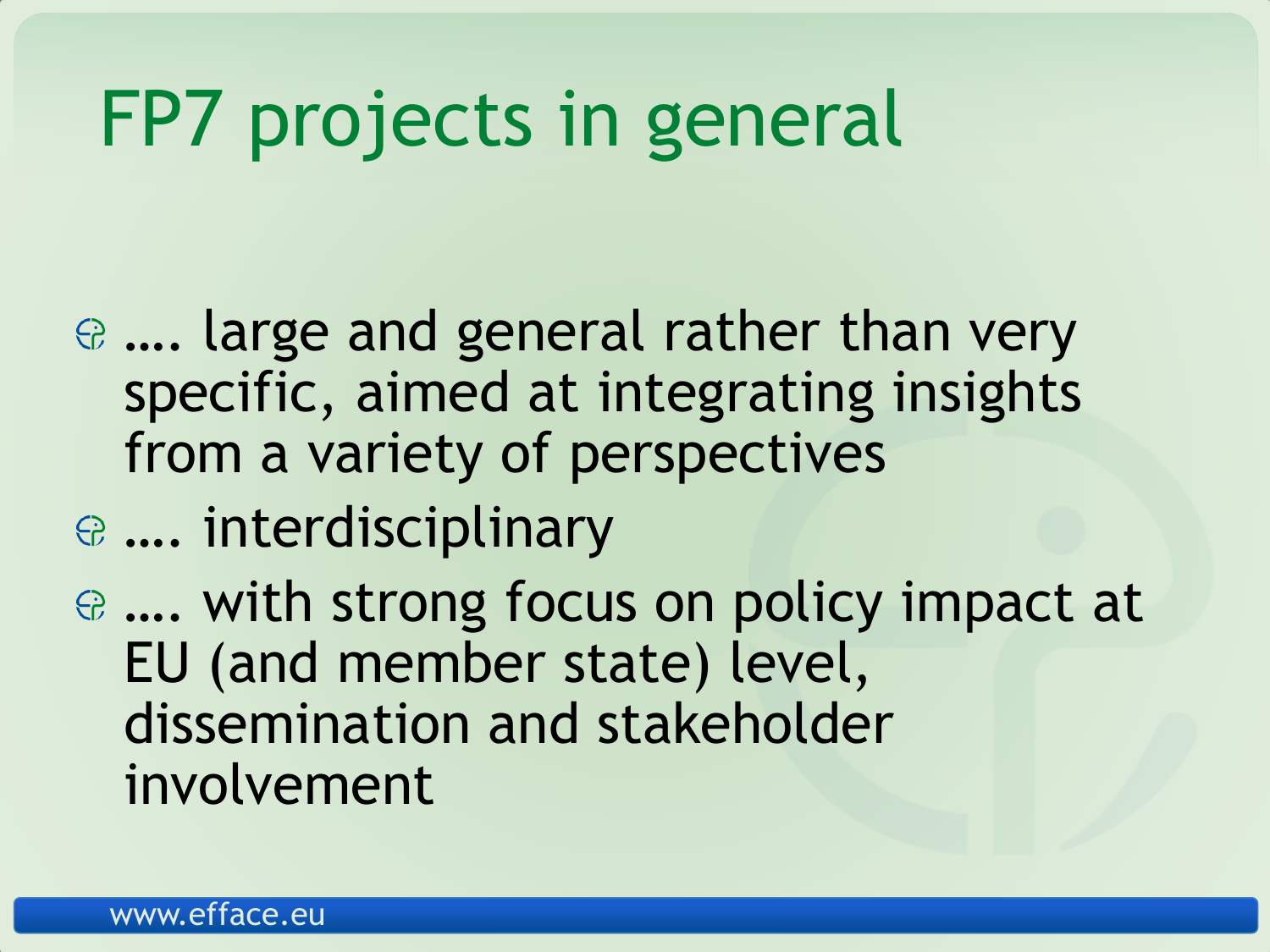# Basic facts on EFFACE

- December 2012 March 2016
- 11 European partners (universities & think tanks)
- $\circledast$  Involving lawyers (international/criminal/environmental), economists, political scientists, criminologists….
- Funded in the EU's FP7, budget of ca. 2,8 Mio EUR
- Altogether about 200 person months, of which 170 on research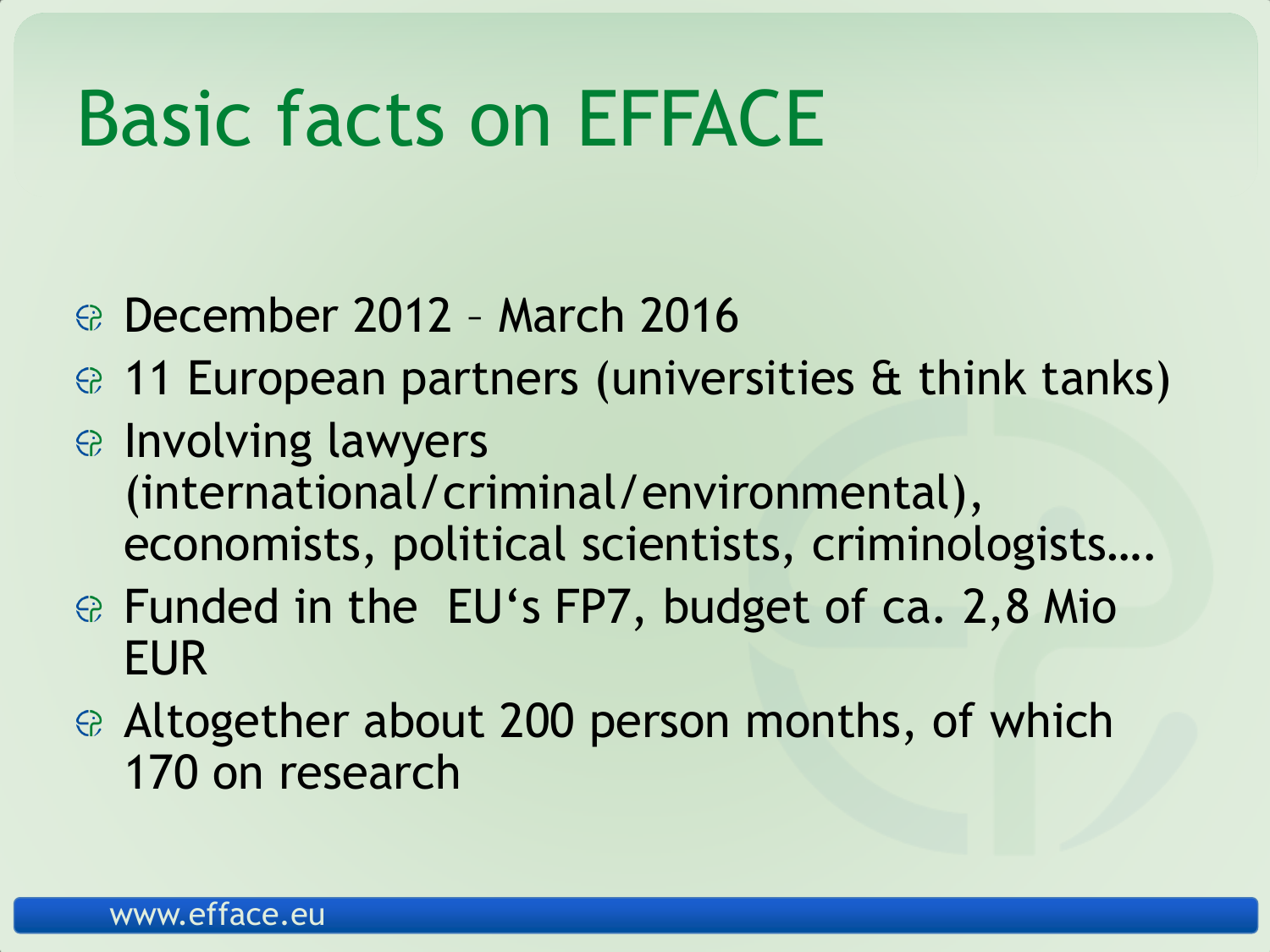Overall aim: Develop policy recommendations aimed at EU (and its Member States) on how to better combat environmental crime > focus on efforts to combat environmental crime, rather than details on how it works

No limitation to specific types of environmental crime or specific discipline, but research focus on EU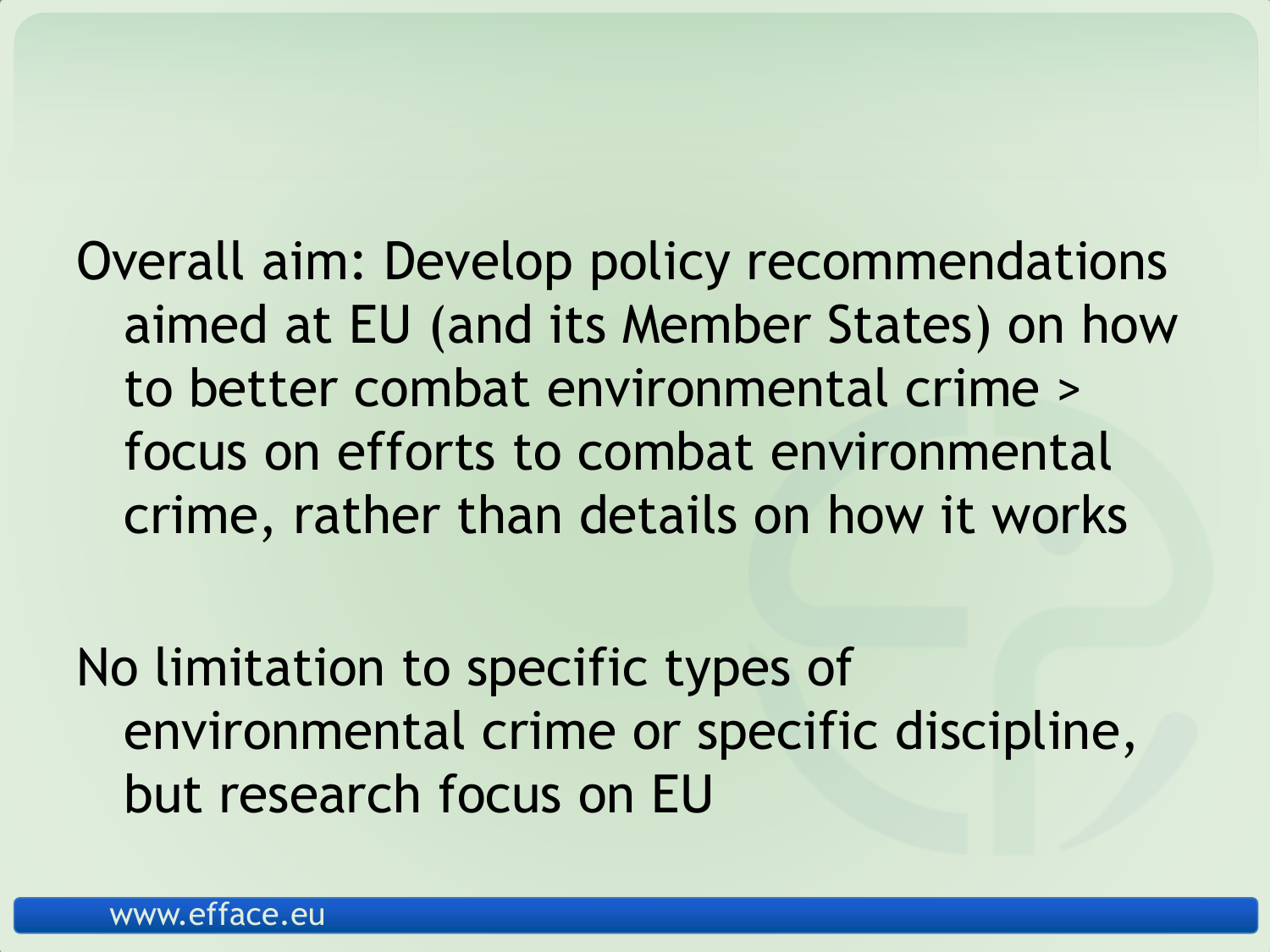# Components

- WP1: Analytical framework
- WP2: Actors, instruments & institutions
- WP3: Costs and impacts of environmental crime
- WP4: Case studies
- WP5: Interactive policy analysis (stakeholder involvement)
- WP6: SWOT analysis of EU efforts to combat environmental crime
- WP7: Options and policy recommendations

**Methods**: Analysis of legal instruments, case studies, research interviews, data analysis, but no strong focus on generating, new" empirical data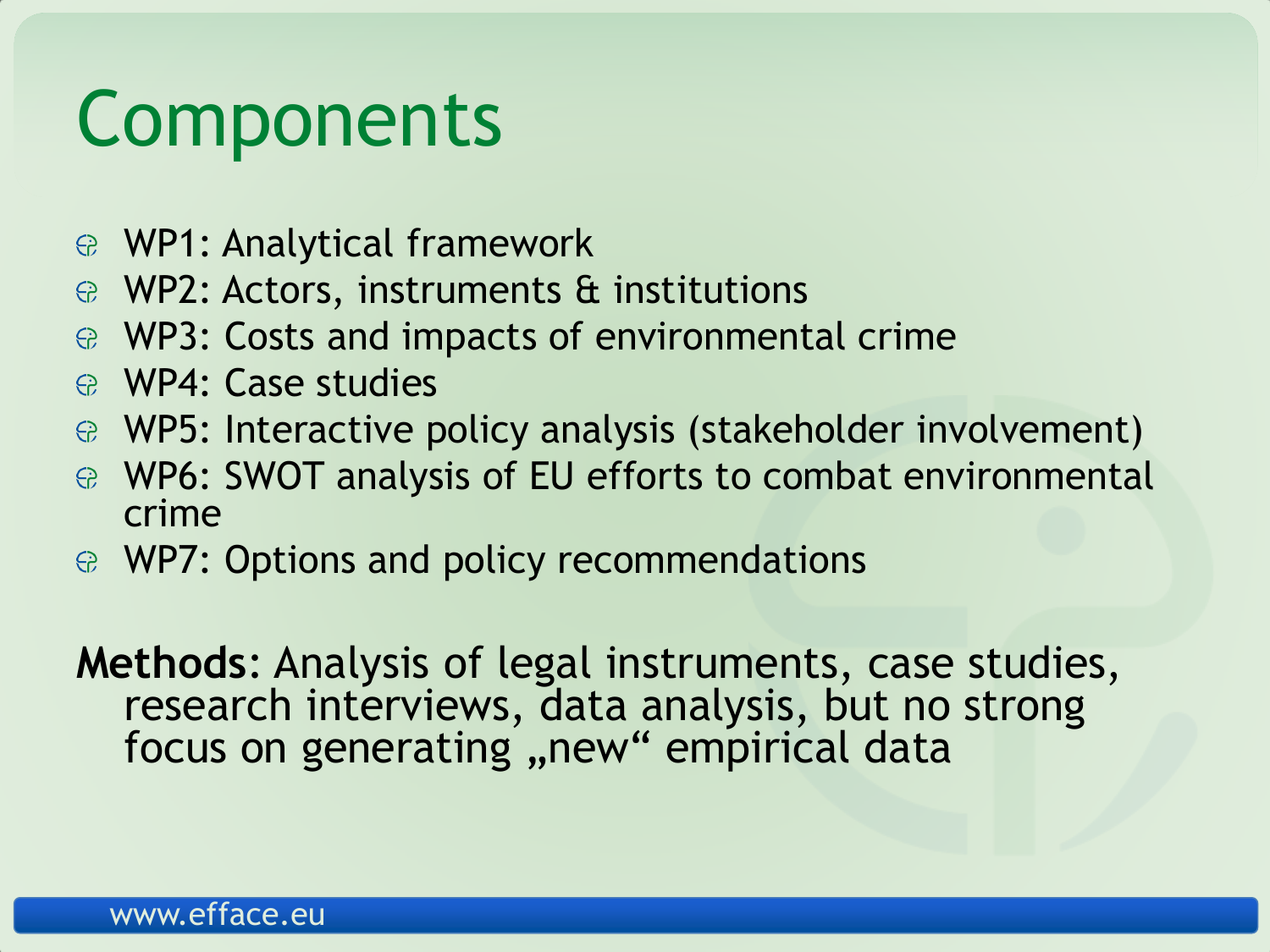## WP2: Actors, instruments, institutions

- Country case studies on Sweden, Italy, France, Poland, UK, Spain, Germany as well as EU/international level with regard to legal framework and instutional set-up relating to environmental crime
- Analysis of actors such as NGOs, resources available etc. (including research interviews)
- > Rather descriptive, but possibly identification of "best practices", what works/what does not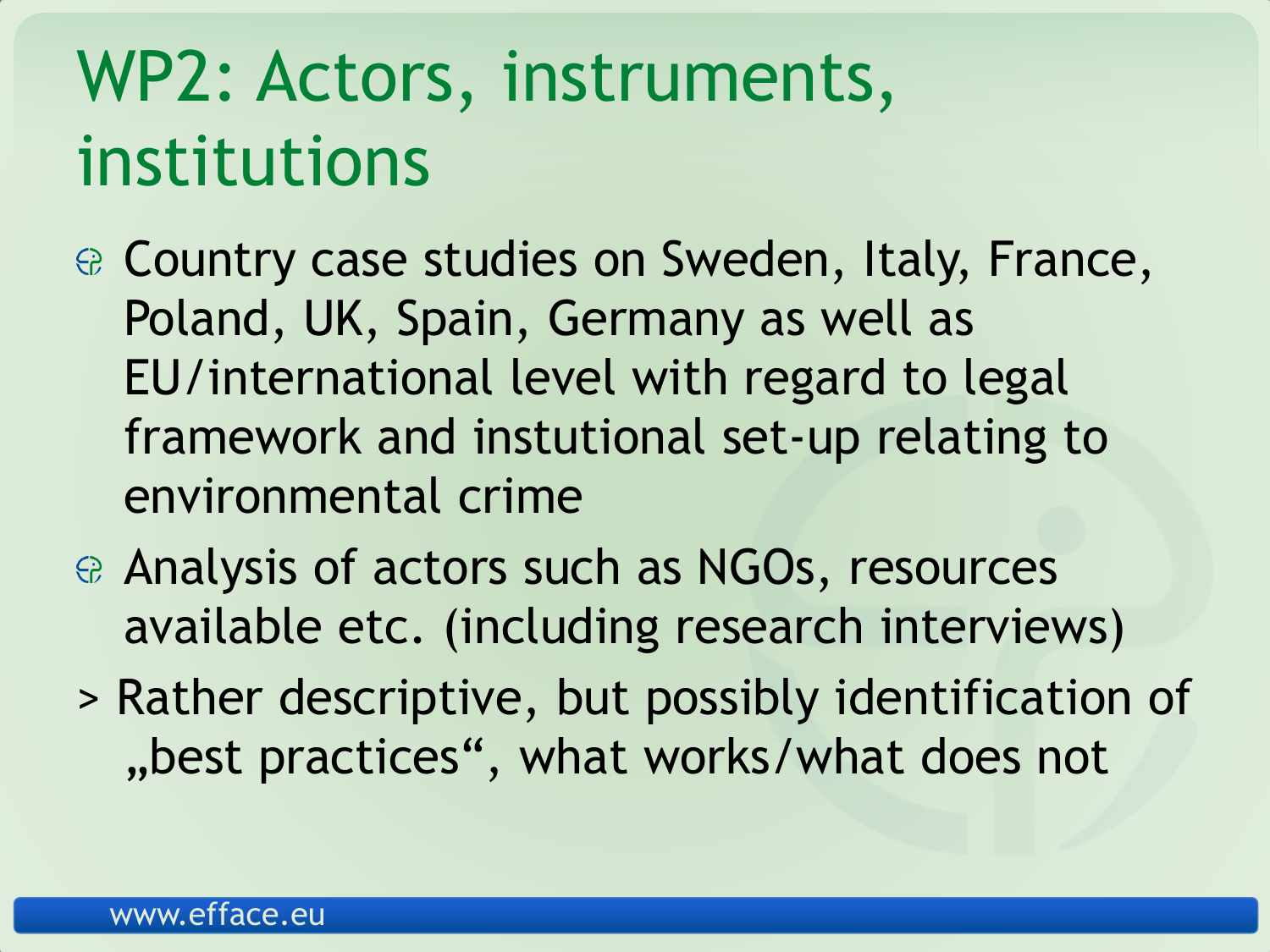## WP3: Costs and impacts of environemntal crime

- Review of existing data sources
- Quantitative overview of the extent of damage and impacts of environmental crime
- Economic analysis of (monetised) costs of environmental crime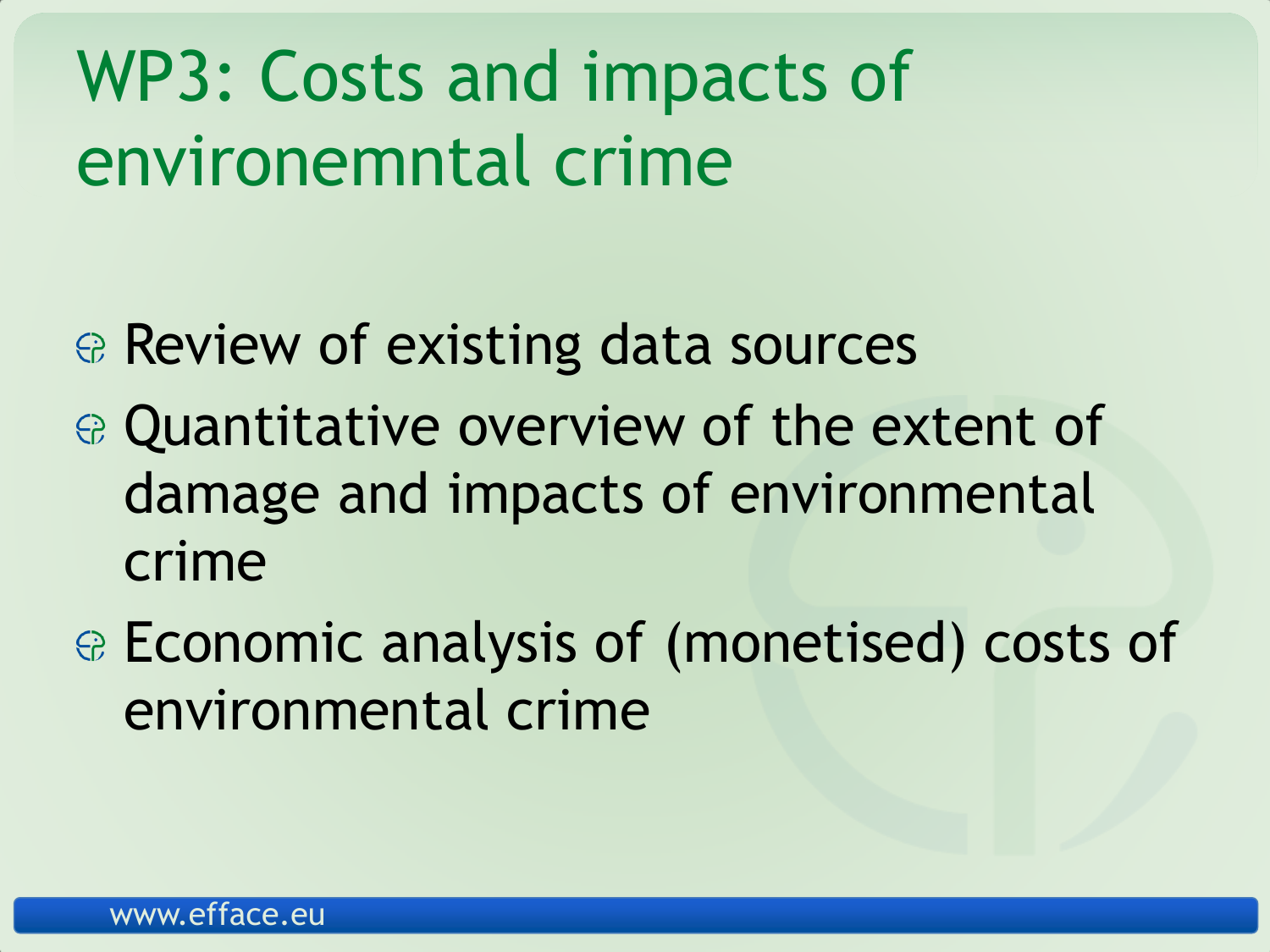# WP4: Case studies

- 1. Illegal fisheries within the EU
- 2. Illegal waste shipment in East Asia
- 3. Local illegal pollution incidents within the EU <u>ද</u>ු
- 4. Effects of organized crime on air and soil pollution levels in Italy
- 5. Illegal logging and trade in illegal timber
- 6. Illegal wildlife trade in Norway and the UK suggestions for improvement within the EU.
- 7. Industrial spill accidents in Romania and Hungary
- <sup>●</sup> 8. Corruption and environmental crime in Armenia
- 9. Smaller case studies on environmental impact of illegal drug production and the war on drugs & use of mercury in gold mining (Latin America)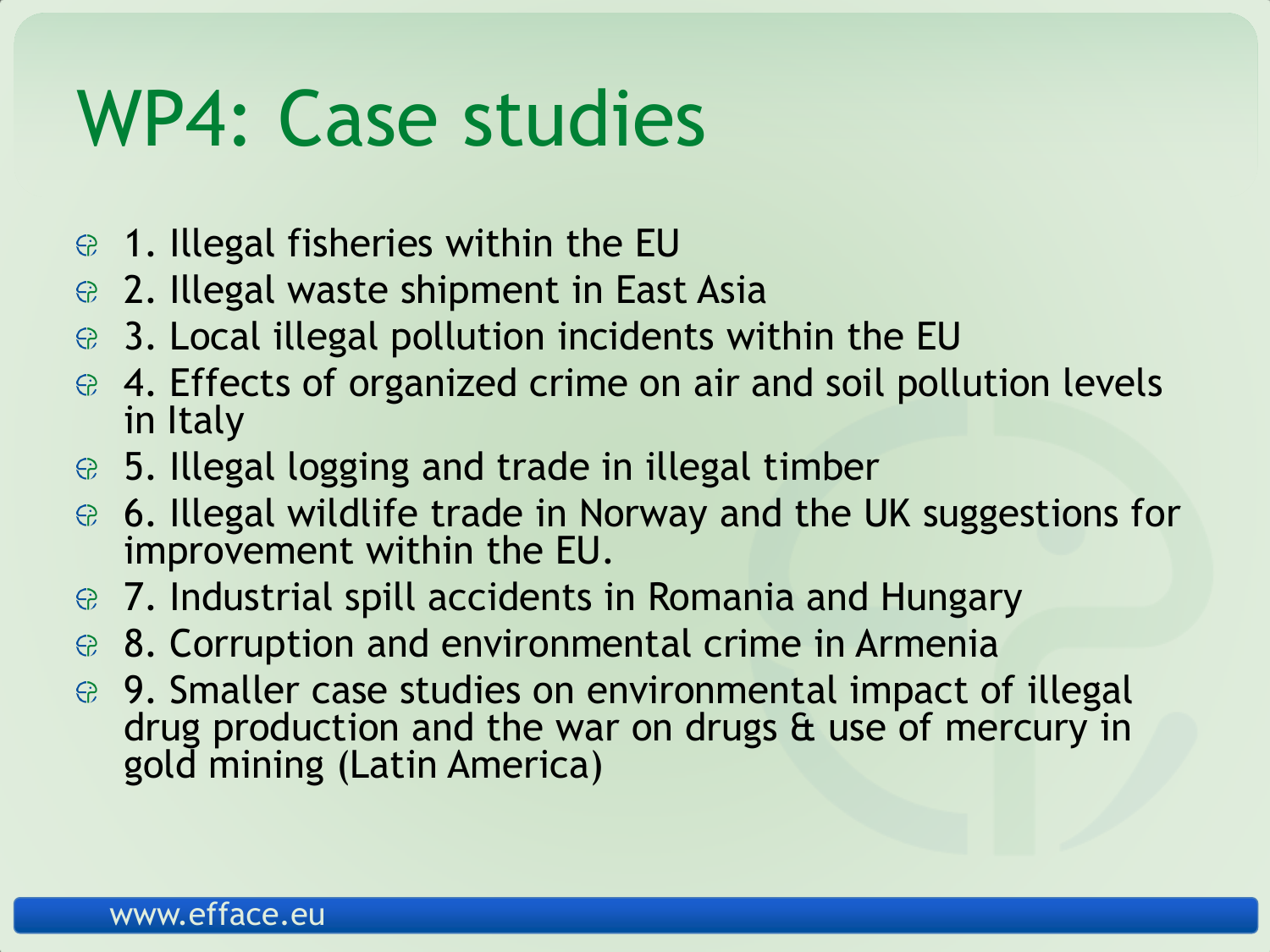## WP5: Stakeholder involvement

- Advisory Board
- ⊕ 9 semi-public workshops to present results and get feedback from stakeholders
- Midterm/final conference
- ⊕ Online "Environmental Crime Research and Action Guide"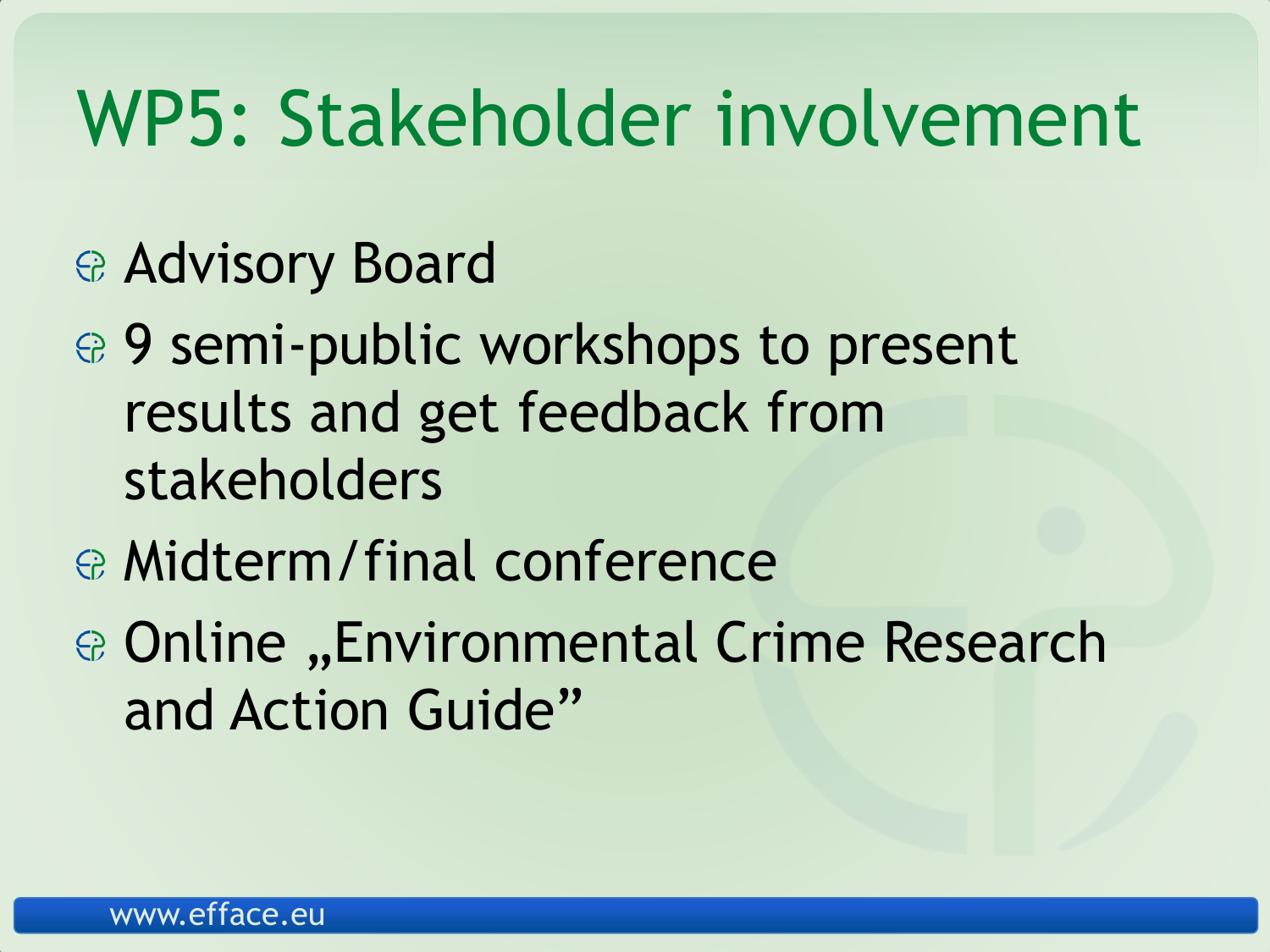## How to stay tuned

- Take a look at our website ([www.efface.eu](http://www.efface.eu/))
- Register for our newsletter (3 4 times/year) at the website
- Follow us on twitter: Environmental Crime @EnvCrime